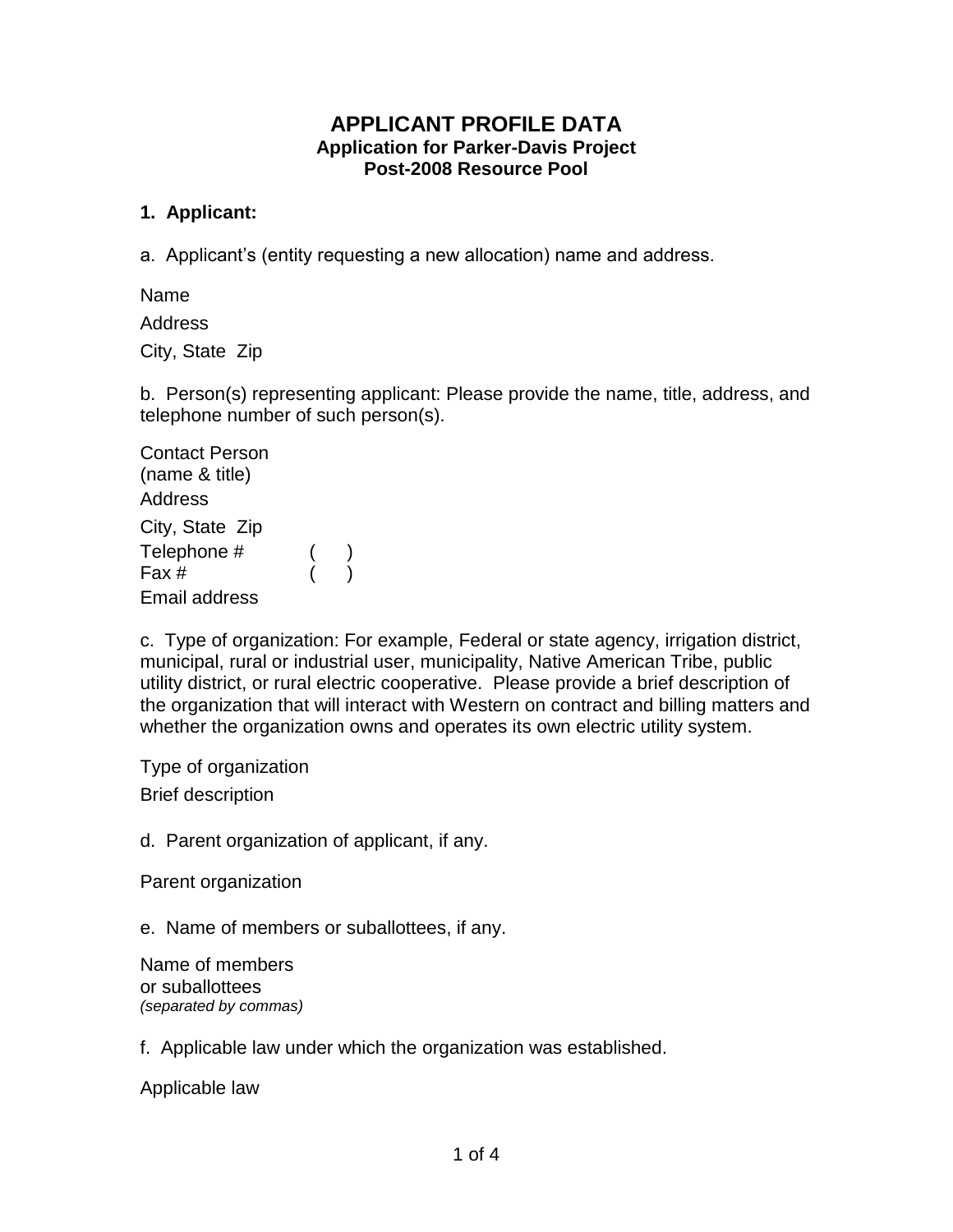g. Taxpayer Identification Number (TIN).

Taxpayer ID Number

h. Applicant's geographic service area: if available, submit a map of the service area, and indicate the date prepared.

Applicant's geographic service area

### **2. Loads:**

a. All Applicants (except Native American Tribes):

(1) If applicable, number and type of customers served in calendar year 2003: e.g., residential, commercial, industrial, military base, agricultural.

Number of customers

Type of customers If not applicable – explain why

(2) The actual monthly maximum demand in (kilowatts) and energy use (in kilowatt-hours) experienced in calendar year 2003.

| Calendar<br><b>Year 2003</b>                                  | Jan. | Feb. | March | April | May  | June |
|---------------------------------------------------------------|------|------|-------|-------|------|------|
| Demand<br>(in kilowatts)<br>Energy<br>(in kilowatt-<br>hours) |      |      |       |       |      |      |
|                                                               | July | Aug. | Sept. | Oct.  | Nov. | Dec. |
| Demand<br>(in kilowatts)<br>Energy<br>(in kilowatt-<br>hours) |      |      |       |       |      |      |

b. Native American Tribe Applicants: Actual maximum demand in kilowatts experienced in calendar year 2003, with a description of the method and basis for this actual demand.

(1) If applicable, number and type of customers served: e.g., residential, commercial, industrial, military base, agricultural.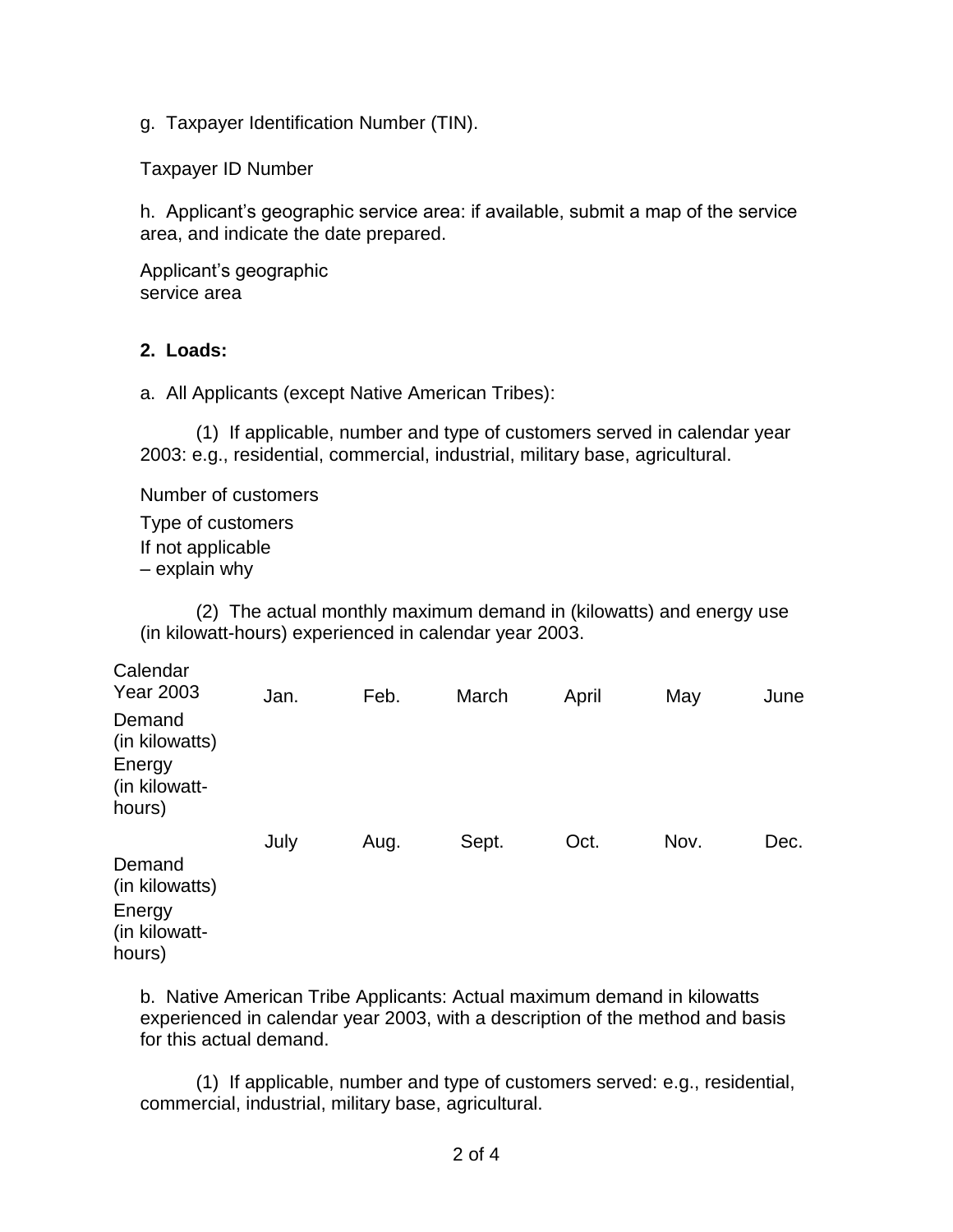Number of customers

Type of customers

If not applicable

– explain why

(2) The actual monthly maximum demand in (kilowatts) and energy use (in kilowatt-hours) experienced in calendar year 2003.

| Calendar<br><b>Year 2003</b>                                  | Jan. | Feb. | March | April | May  | June |
|---------------------------------------------------------------|------|------|-------|-------|------|------|
| Demand<br>(in kilowatts)<br>Energy<br>(in kilowatt-<br>hours) |      |      |       |       |      |      |
|                                                               | July | Aug. | Sept. | Oct.  | Nov. | Dec. |
| Demand<br>(in kilowatts)<br>Energy<br>(in kilowatt-<br>hours) |      |      |       |       |      |      |

(3) If actual demand and energy data is not available, provide estimated monthly demand (in kilowatts) in b2 above. Also, please provide a description of the method and basis for this estimated demand in the space provided below.

Description of method and basis for estimated demand

# **3. Resources:**

a. A list of current power supplies if applicable, including the applicant's own generation and purchases from others. For each supply, provide capacity and location.

Power Suppliers (with capacity and location)

b. Status of power supply contract(s), including a contract termination date. Indicate whether power supply is on a firm basis or some other type of arrangement.